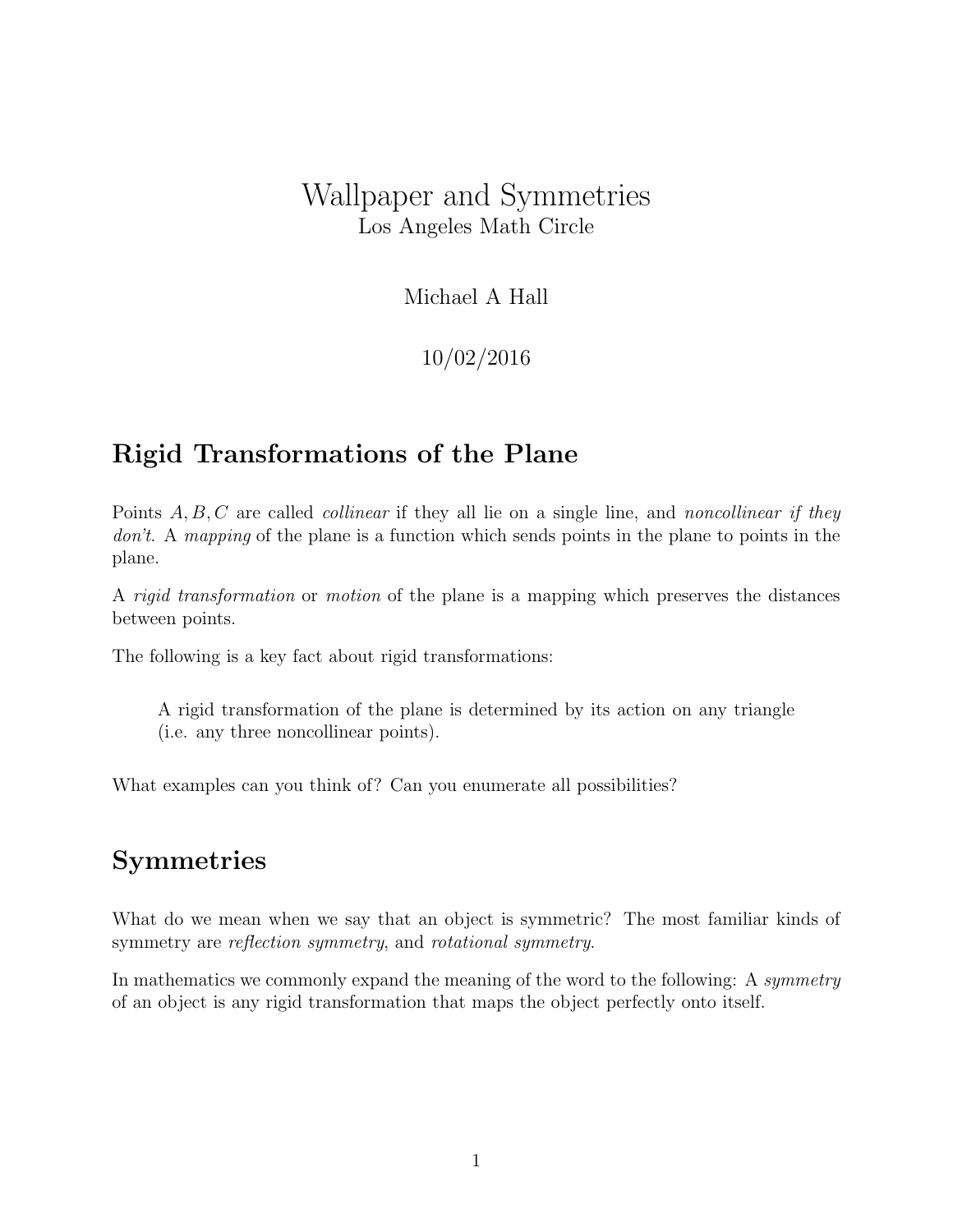#### Problems

- 1. (a) Name your two favorite rigid transformations.
	- (b) Show the effect of each of your favorite transformations on the figure below:

- 2. Which capital letters of the English language have ... axes of symmetry? ... rotational symmetry? (Assume that features like serifs do not matter.)
- 3. Prove that if a triangle has two axes of symmetry, then it has at least three axes of symmetry.
- 4. Can a pentagon have exactly two axes of symmetry?
- 5. It is known that some figure in the plane coincides with itself upon rotation by 48 degrees about a certain point  $P$ . Is it necessarily the case that this figure coincides with itself after a rotatioin of 72 degrees around  $P$ ?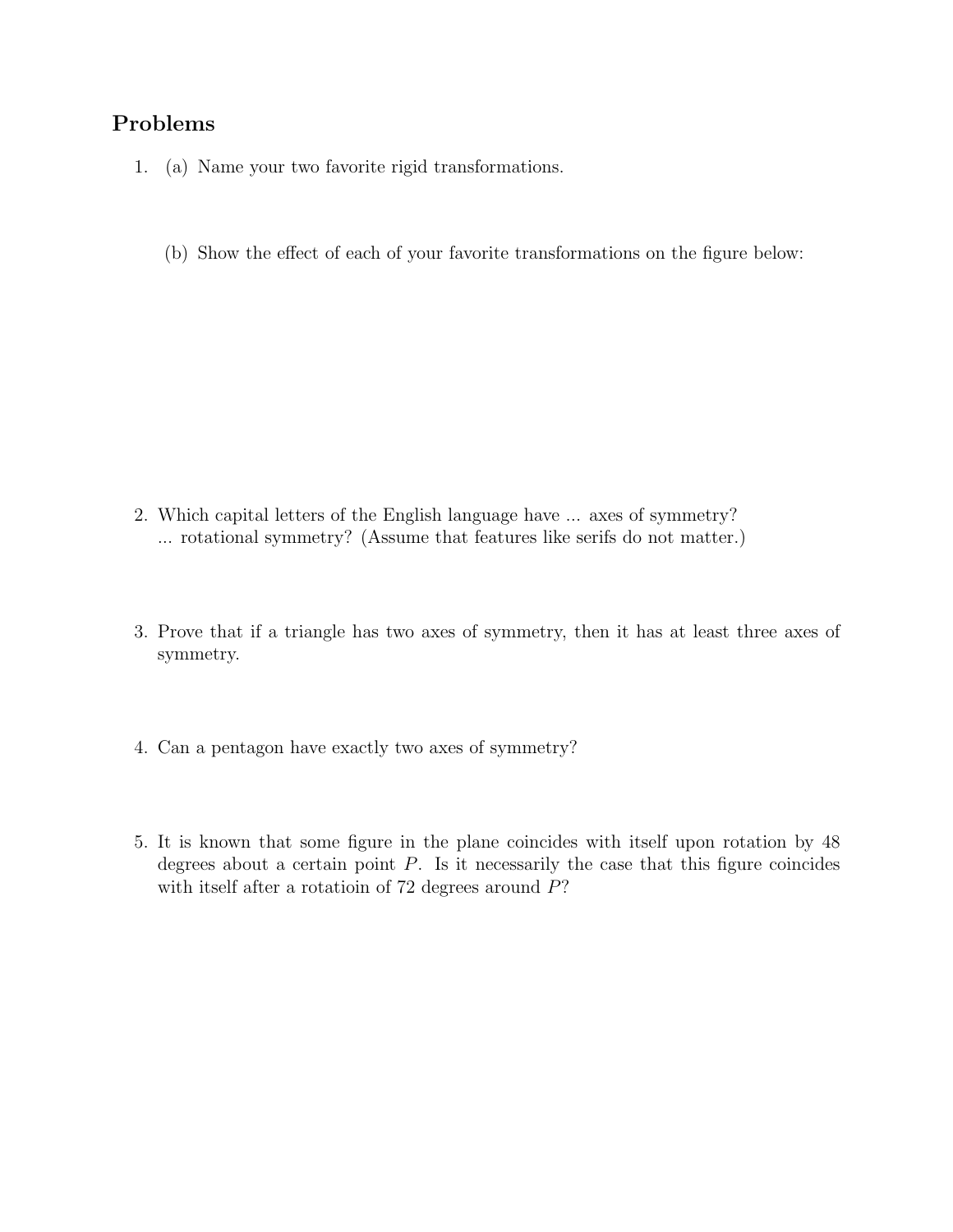- 6. If two triangles have the same side lengths  $a, b, c$ , prove that one triangle can be moved so that it coincides with the other.
- 7. Given two circles with equal radius, prove that one can be moved onto the other by means of a rotation. (What should be true of the point should you rotate about?)
- 8. (a) Prove that a translation can be represented as the composition of two reflections in a point.
	- (b) What is the composition of two translations? of two rotations? a translation and a rotation?
	- (c) Consider the motion which is a reflection in a line  $\ell$ , composed with a translation in a direction parallel to  $\ell$ . Prove that this is not a translation, rotation, or line reflection.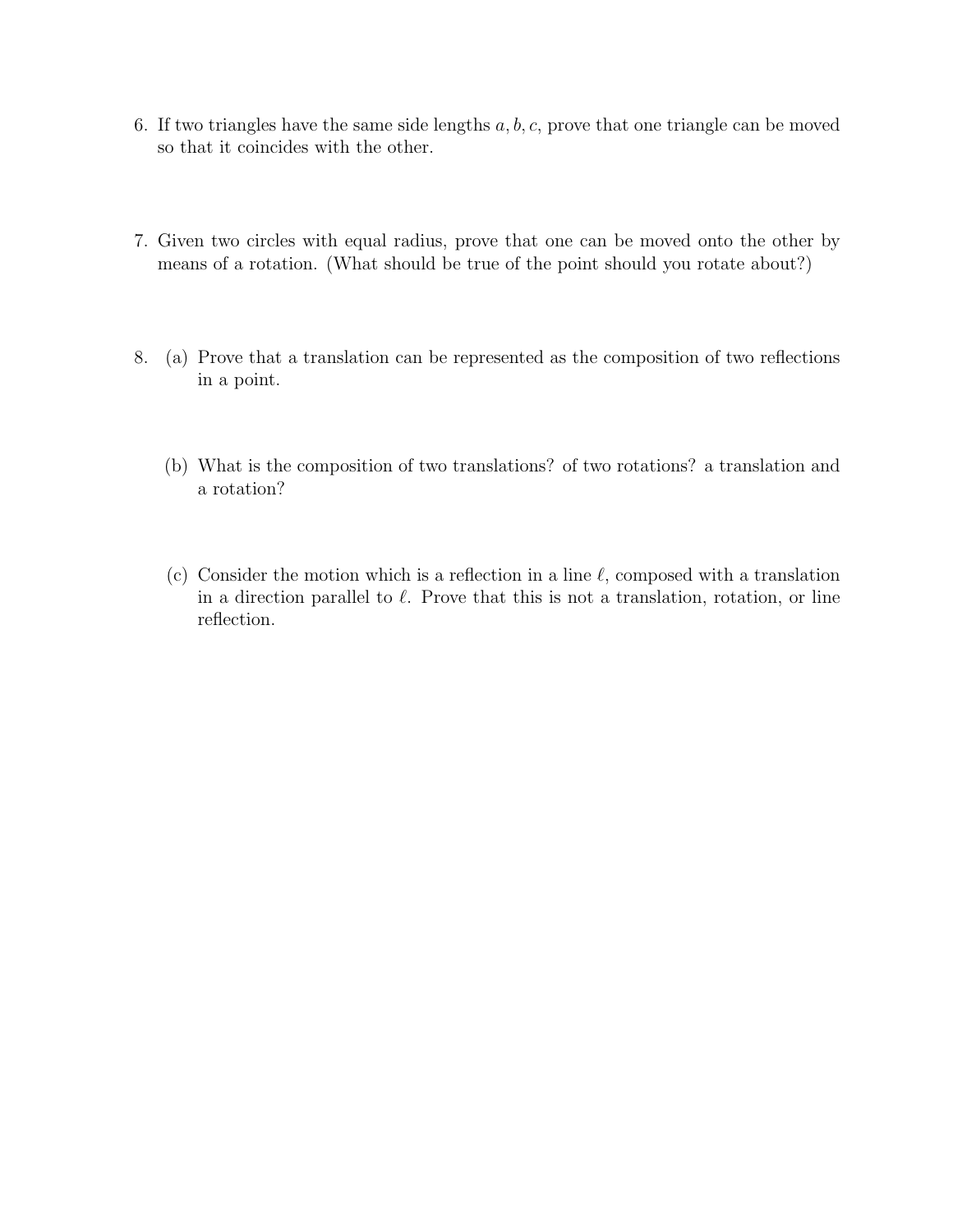# Motions of the Plane

We have discussed three types of motions of the plane – translations, rotations, and reflections.

To these we must add a fourth kind of motion – glide reflection:  $\;$ 

(Exercise 8 in the last section asked you to prove that a glide reflection is not the same as a translation, rotation, or reflection.)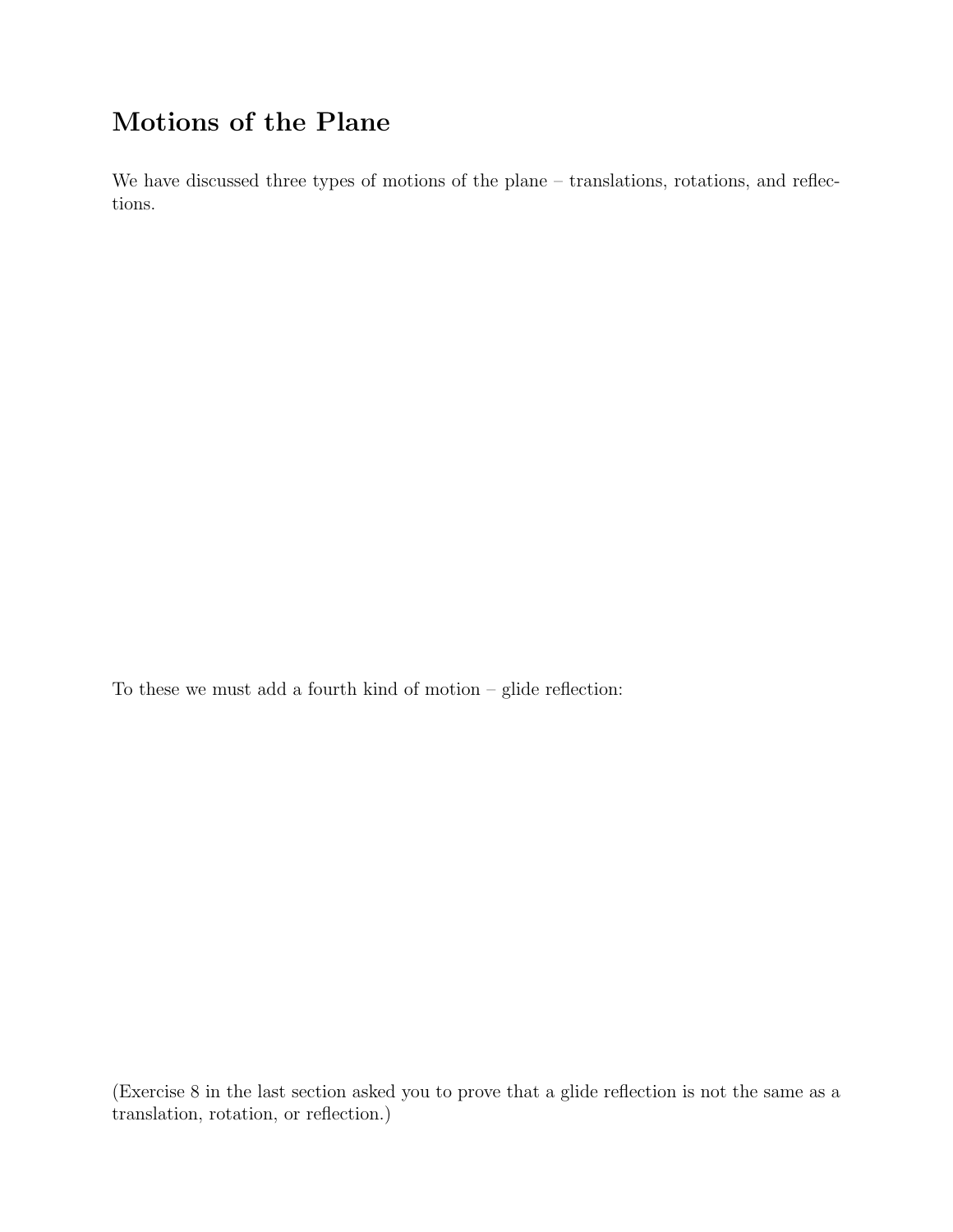# Classifying Motions of the Plane

Theorem. Every motion of the plane is a translation, rotation, reflection, or glide reflection.

We will not write out a complete proof here, but the needed ingredients are the following facts:

- Any movement of a triangle to a congruent triangle is achievable by composing the above types of motions.
- A motion is completely determined by its action on any triangle (three noncollinear points).
- Any composition of the above types of transformations is again one of the above types.

These three statements together imply that every motion of the plane is one of the four given types as follows:

- Given any motion of the plane, consider its action on a triangle (any triangle you want).
- Achieve this motion by composing motions of the four kinds above, which is possible by statement 1.
- The composition is the same as the given motion because they do the same thing to the triangle by statement 2.
- The composition is equal to one of the four given types by statement 3.

Another theorem of interest is the following:

Theorem. Every rigid transformation of the plane is the composition of at most three reflections.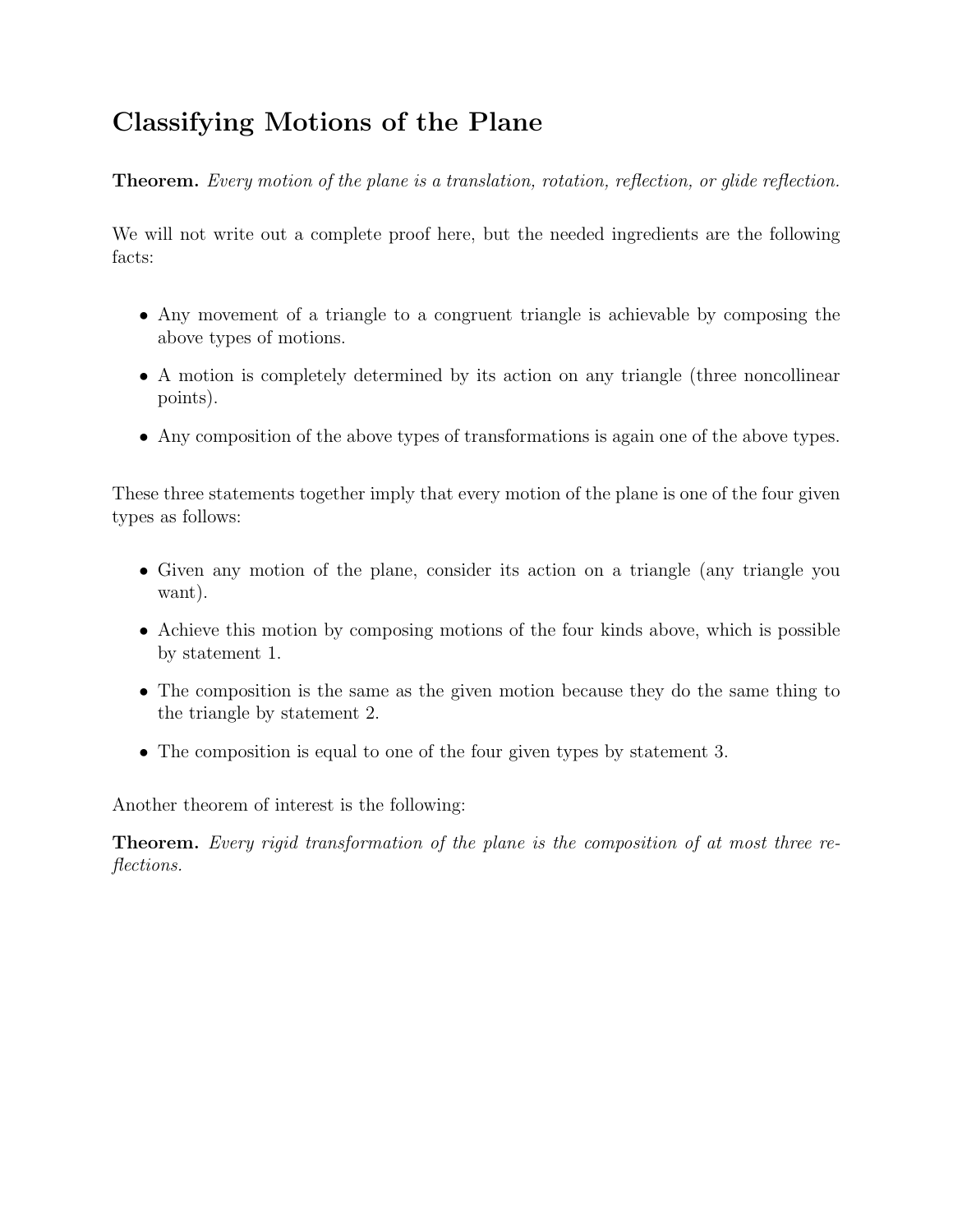# Problem Solving with Motions of the Plane

Motions of the plane can be helpful in solving the following problems:

- 1. Given a line  $\ell$  and points A, B not on the line, with line AB not parallel to  $\ell$ , ...
	- (a) Find the point M on  $\ell$  such that the sum of the distances to A, B is minimal.
	- (b) The difference between the distances to  $A, B$  is maximal.
- 2. Given a point O contained in the interior of triangle  $ABC$ , construct a line segments with endpoints on the perimeter such that  $O$  is the midpoint of the line segment.
- 3. Given a point in the plane and two parallel lines, none of which intersect, find an equaliteral triangle with one vertex at the point, and one vertex on each of the two lines.
- 4. In trapezoid ABCD, where AD  $||$  BC, points M, N which are the midpoints of AB and  $CD$ . If the line MN intersects the lines AB and  $CD$  in equal angles, prove that the trapezoid is isosceles (i.e. the non-parallel sides have the same length).
- 5. Given five straight lines, show how to inscribe a pentagon in a circle such that the sides of the pentagon are perpendicular to the given lines.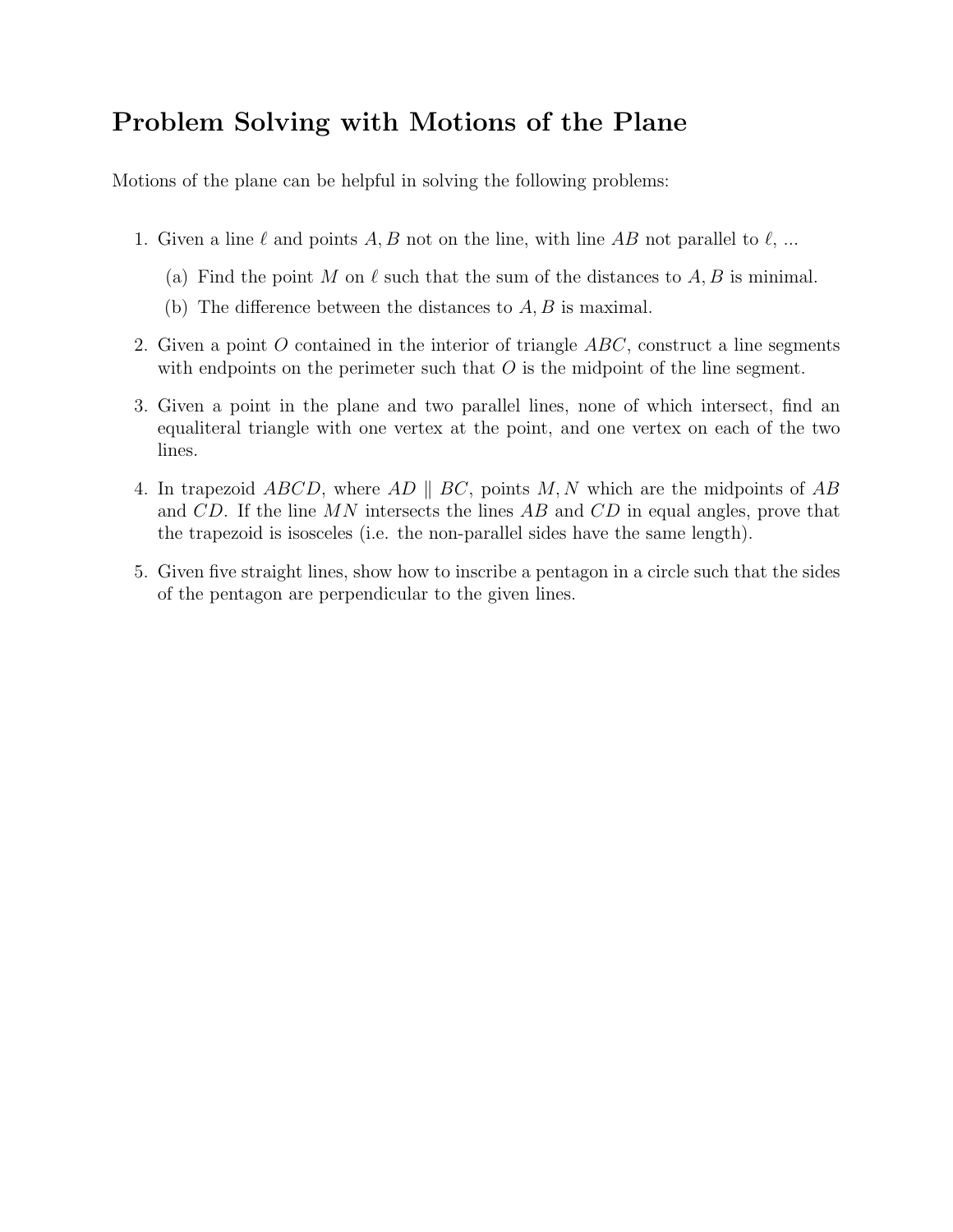# Wallpaper symmetry patterns

Exercise: Examine the various wallpaper patterns that have been given to you. Try to identify which of the following are present.

- Translation symmetries
- Lines of reflection symmetry
- Points of rotational symmetry
- Unaccounted-for glide reflection symmetry

Equivalent points: When a pattern has symmetries, we often "identify" each point with all points related to that point by a symmetry. Bear this in mind when we start to count up features of a symmetry pattern.

The set of all points equivalent to a given point is called that point's orbit.

Features: We give names to several types of feature:

- Kaleidoscope (∗): A meeting of lines of symmetry
- Gyration  $(\neg)$ : A (non-kaleidoscope) point of rotational symmetry
- Miracle  $(x)$ : Equivalent points joined by a path not crossing a line of symmetry ("mirrorless crossing")
- Wonder (○): The absence of any of the above

The *signature* of a symmetry pattern is determined as followed:

- For each *n*-fold gyration, write an *n*.
- If there are any kaleidoscopes, write a ∗.
- For each *n*-fold kaleidoscope, write an *n*.
- For each miracle, put a  $\times$ .
- If none of the above happens, put a  $\circ$ .

Exercise: Try to identify all the above "features" and write the signature of various wallpaper patterns.